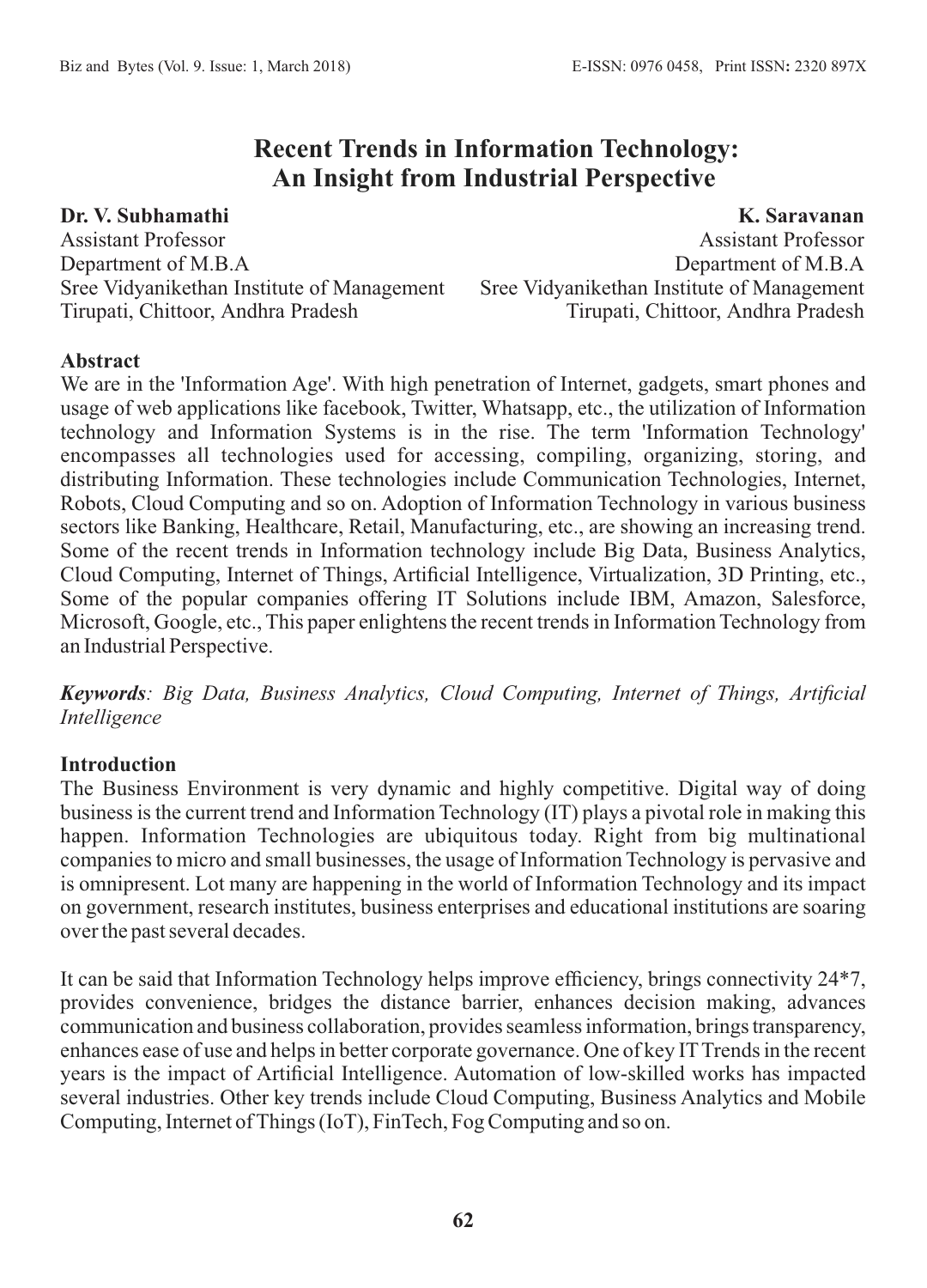This being the current scenario, a paper enlightening the recent trends in Information Technology will help us to get an understanding on these technologies, thereby enabling us to get equipped for the present and the future. This paper focuses on providing insights on twenty one ITTrends which are transforming the world.

# **Recent Trends in Information Technology**

The following diagram provides a snapshot on the recent trends in Information Technology.



# **Artificial Intelligence**

Scientist's eagerness and drive to build computers that can simulate human thinking is the seed to the development of today's modern Artificial Intelligence Systems (AIS). Father of AIS – John McCarthy coined the word 'Artificial Intelligence' way back in 1955 [1]. Recently, the impact of AI is seen in all industries - Courier Drones, Self Driving Cars, Robo Advisors, Cooking Robo's are some of the facets of AI [2]. Some of the companies involved in the development and advancement of AI to the next level include Google, IBM, Intel, Microsoft, etc., [3]. Most of the companies have setup separate R&D Centers for the advancements of AI [4][5][6].

# **Big Data**

With high usage of social media applications like whatsapp, facebook, twitter and easy accessibility of mobile devices like smart phones, tablets, ipads, etc., sharing and availability of unstructured data has increased tremendously. This has resulted in the generation of huge data named Big Data [7]. Gartner refers to this phenomenon as 3V's – Volume, Velocity and Variety [8]. New methods of analyzing Big Data has evolved which are helping businesses to take effective decisions, improve operational efficiency and enhance customer satisfaction [9]. Some of the companies working in this space include SAP, Dell, GE, etc., [10].

# **Business Intelligence**

The term Business Intelligence (BI) was coined by the father of BI – Howard Dresner in 1989 [11]. The fundamental purpose of Business Intelligence is to provide an Infrastructure for the warehousing, integrating, reporting and analyzing data coming from the business environment.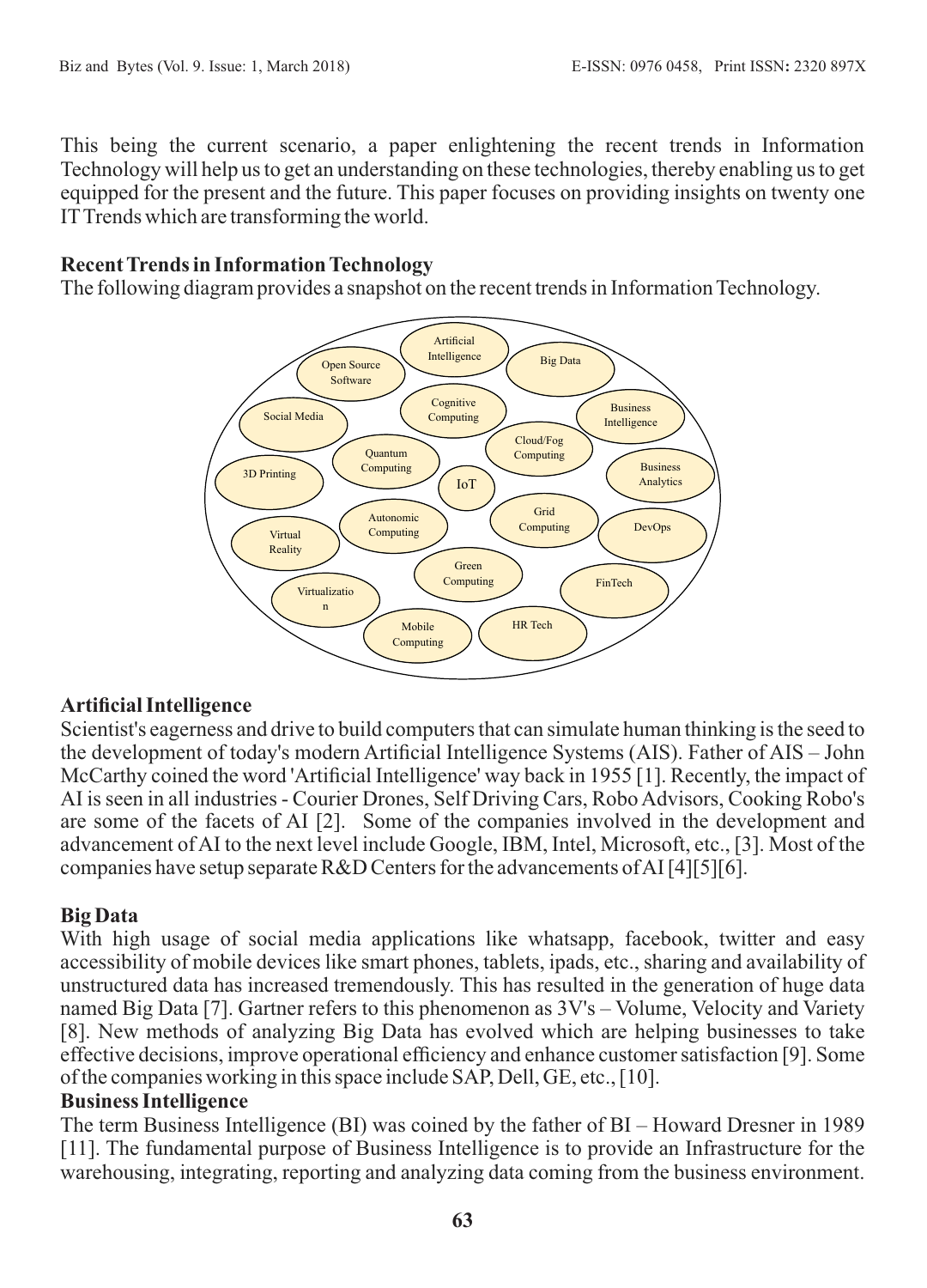Business Intelligence helps accelerate and improve decision making, identify market trends, spot business problems that need to be addressed, etc., [12]. The leaders in developing BI Solutions include Tableau, Microsoft, IBM, SAS, Qlik, etc., [13].

### **Business Analytics**

The first step in helping companies to make data-driven decisions is building the infrastructure and collecting the required data, often referred as Business Intelligence. The next step is Business Analytics which deals with analyzing the collected data employing statistical and data mining techniques to predict future business trends [14]. Business Intelligence provides standard reports, dashboards, scoreboards and answers the question - *what happened*? In contrast, Business Analytics helps to answer the question - *why it happened*? *Whether the same thing will happen again*? Business Analytics focuses on future and helps in better decision making and planning [15]. Some of the Indian based companies on Business Analytics include Mu Sigma, Fractal Analytics, LatentView, Global Analytics, etc., [16].

# **Virtualization**

In order to reduce IT Infrastructure expenses and also maintain agility, companies have started adopting Virtualization – the process of simulating hardware with multiple operating systems and applications on a single server. This helps companies to reduce the number of servers which thereby helps minimize cost [17]. Some of the companies offering solutions include VMware, Cisco, MicroFocus, etc., [18].

# **Virtual Reality and Augmented Reality**

In today's modern world, Virtual Reality (VR) and Augmented Reality (AR) find their applications in Sports, Entertainment, Architecture, Medicine, etc [19]. Virtual Reality refers to 'Near Reality' and Augmented Reality adds virtual components as a new layer of interaction with a real world [20]. Both VR and AR is computer generated environment that helps improve user experiences. Some of the companies leading their way in VR & AR include Samsung, Google, Microsoft, AMD, Nvidia, etc., [21].

# **3D Printing**

3D Printing is highly adopted today as it helps to reduce cost, improve personalization, build imagination, etc., [22]. 3D Printing is an additive manufacturing process of making three dimensional objects from a digital file [23]. 3D Modelling software is used to create the 3D model in a computer. Some of the companies dominating 3D Printing market include 3D Systems, HPInc, ProtoLabs, Stratasys, etc., [24].

# **Social Media/Digital Marketing**

With high penetration of mobile gadgets and accessibility of Internet for low cost and its availability 24\*7, Social Media has become an integral part of day to day life. Social Media is available in various categories like Social Media Marketing, Social CRM, Social Media Optimization, Crowd sourcing, etc., [25]. Prominent Companies in this space include facebook, twitter, google+, LinkedIn, etc., [26].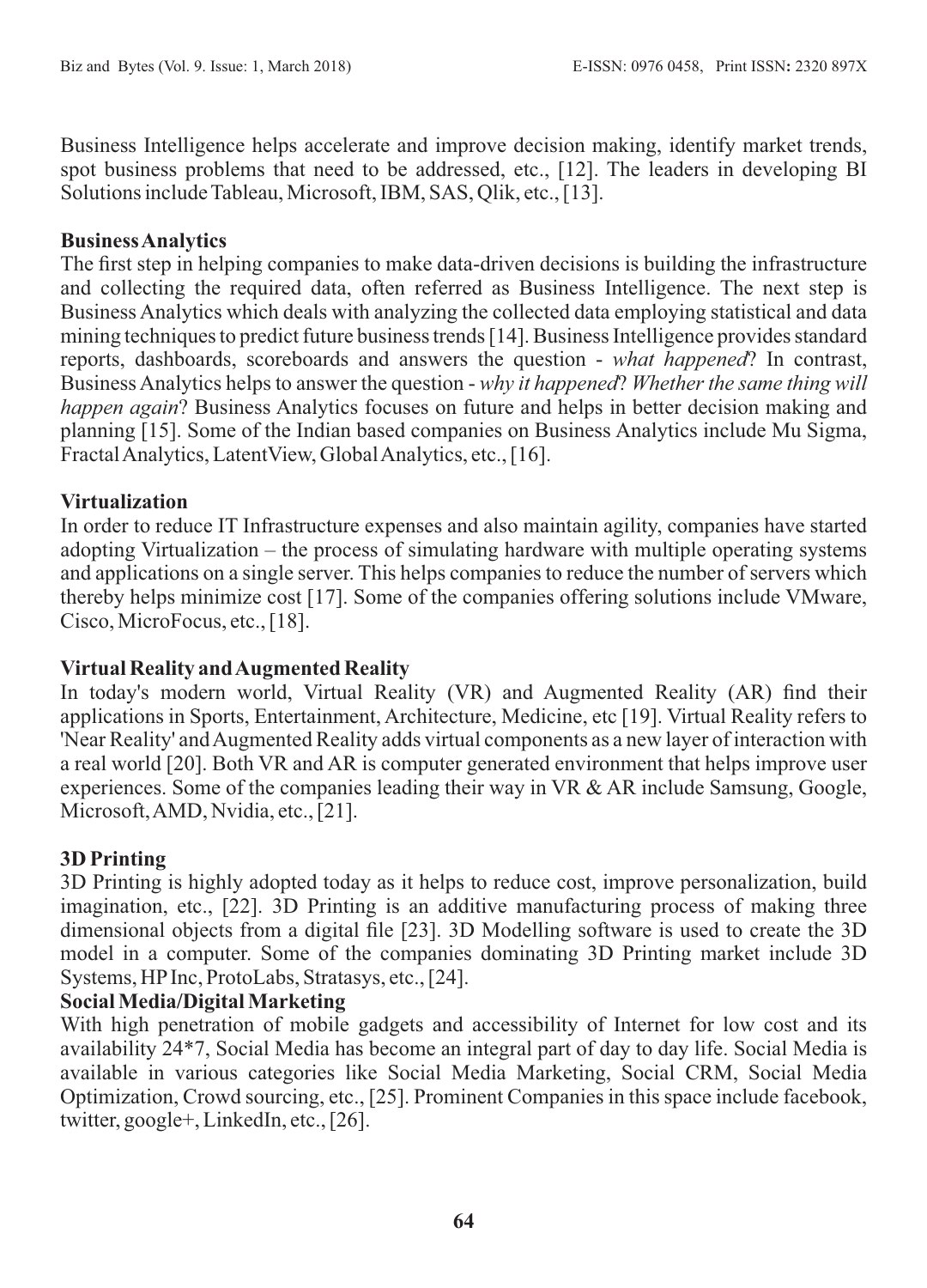#### **Open Source Software**

Open Source Software is preferred by people as it provides control, helps in providing training, it is highly stable and secure [27]. With Open Source Software, the source code is available free for customization [28]. Open Source Community promote Open Source software as a means of sharing, collaboration and embracing failure as a means of improving [29]. Some of the companies involved in the advancement of Open Source Software include Adobe, Cloudera, facebook, Google [30].

# **Cognitive Computing**

IBM defines 'Cognitive computing Systems that learn at scale, reason with purpose and interact with humans naturally [31]. Cognitive systems are self-learning systems that use machinelearning techniques to perform specific human-like tasks in an intelligent way' [32]. These systems exhibit characteristics such as Adaptive, Interactive, Iterative, Contextual and Stateful, [33]. Companies focused in this area include IBM, Google, Microsoft [34].

### **Cloud Computing**

According to NIST – National Institute of Standards and Technology, Cloud Computing is defined as on-demand network access to a shared pool of resources. [35]. The advantages of Cloud Computing include reduction in capital expenses, Scalability and flexibility, reliability and improved productivity [36]. Cloud Computing is available in three deployment models - Private, Public and Hybrid models [37]. The three cloud services include 'Infrastructure as a Service (IaaS), Platform as a Service (PaaS) and Software as a Service (SaaS)' [38]. Leaders in offering cloud platform include Amazon, Microsoft, Salesforce, Google, etc. [39].

#### **Green Computing**

Developing and delivering environmental friendly products and services has been identified as one of the important aspect of sustainable development [40]. Green Computing advocates the same and it refers to the practices and technologies for designing, manufacturing, using and disposing of computers, servers and associated devices to minimize impact on the environment [41]. In this regard, Bureau of Energy Efficiency (BEE) – a statutory body is formed under the Ministry of Power in India [42]. The standards are ready for adoption by Manufacturers Association of Information Technology [43]. Top Green IT Vendors include Fujitsu, Dell, Symantec, Qualcomm, etc., [44].

#### **Autonomic Computing**

Autonomic Computing is one of the latest trends and it refers to the computer's ability to manage itself automatically through adaptive technologies [45]. IBM has formulated 8 conditions to define an Autonomic System [46]. These systems have ability to get updated automatically, protect themselves from Viruses and alert operations, etc., [47]. Companies like IBM, Microsoft and HPhave started working out strategies for Autonomic Computing [48].

# **Grid Computing**

The idea of using 'an idle computing resource for processing useful tasks' is the seed to the development of Grid Computing. Grid Computing connects geographically distributed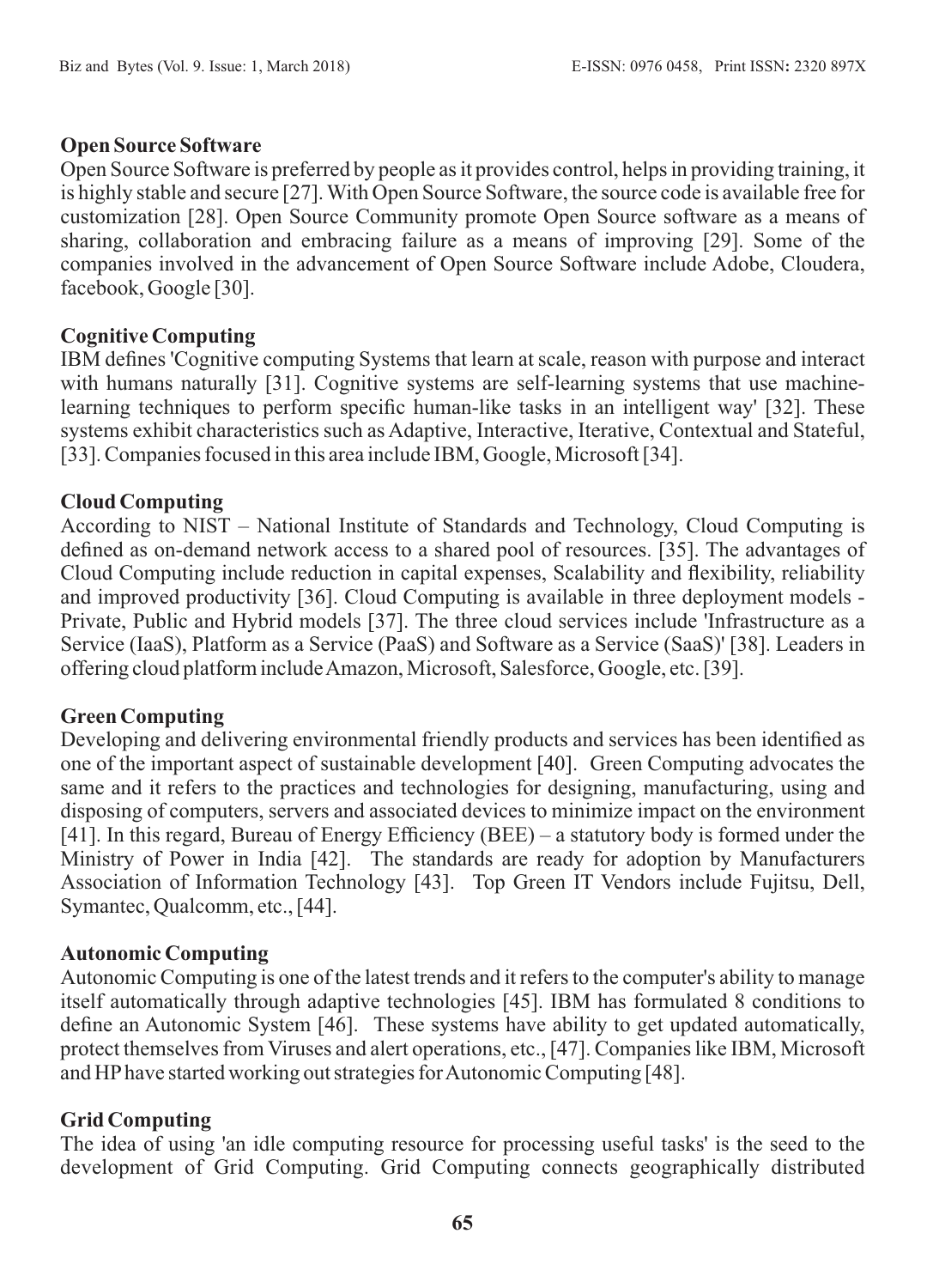computers into a single network to process tasks [49]. The advent of Internet has boosted the concept of Grid computing to be made possible. Grid Computing gives cost savings, improves speed and agility [50]. Examples of companies adopting Grid Computing include IBM, Charles Schwab, HP, etc., [51].

# **Mobile Computing**

Mobile Computing is the current trend in computing as tablets, smartphones, netbooks, ipads, etc., have become the primary means of accessing the internet. With availability of high speed 4G Wireless Internets for accessibility and cloud for storage, mobile computing has emerged as the normal day to day way of computing. Some of the companies in this space include Amazon providing Kindle – ebook reader [52], Apple's iPhone, iPad, Blackberry, Samsung and other players providing smart phones with sophisticated features, etc.,

# **Quantum Computing**

It is expected that Quantum Computers will be leading the next wave of computers [53]. Built on the principles of quantum mechanics, Quantum computers will be using 'quantum bits' or 'qubits' which can store more than 0 or 1 as they can exist in any superposition of these values [54]. Until recently, Google was leading the race of developing Quantum computers [55] and now is being accompanied with IBM, D-Wave, etc., [56].

# **Internet of Things**

Internet of Things (IoT) is the latest buzzword in the world of computing and it basically refers to an ecosystem of connecting any device to the Internet [57]. It has led to the saying "Anything that can be connected, will be connected [58]". Some of the application areas of IoT include smart city, smart home, connected cars, smart farming, etc., [59]. Some of the companies involved in the advancement of IoT include IBM, Intel, Cisco, Ericsson, etc., [60].

# **DevOps**

Developing Customized Software has undergone phenomenal changes. The software development process has improved a lot over the past several decades. Right from traditional waterfall model till the recent agile model, tremendous improvement is witnessed. Agile Model of Software development emphasized 'quick working software releases' and was focusing only on 'Development' [61]. 'DevOps' is the new methodology which advocates the combination of 'Development' and 'Operations' as a single function [62]. DevOps has numerous benefits like rapid delivery, improved collaboration, enhanced communication, etc. [63]. Some of the companies adopting DevOps include Amazon, Microsoft, Walmart, Netflix [64].

# **FinTech**

FinTech refers to the use of Information technologies to perform banking and financial services [65]. FinTech helps improve efficiency, reduce cost and brings customer satisfaction [66]. Some of the salient financial technologies include Integrated digital banking, Digital payments, Block chain, Cryptocurrency, Alternate lending services, Robo Advisory services, Machine learning, etc., [67]. Some of the companies offering fintech solutions include paytm, paypal, mobikwik, etc [68].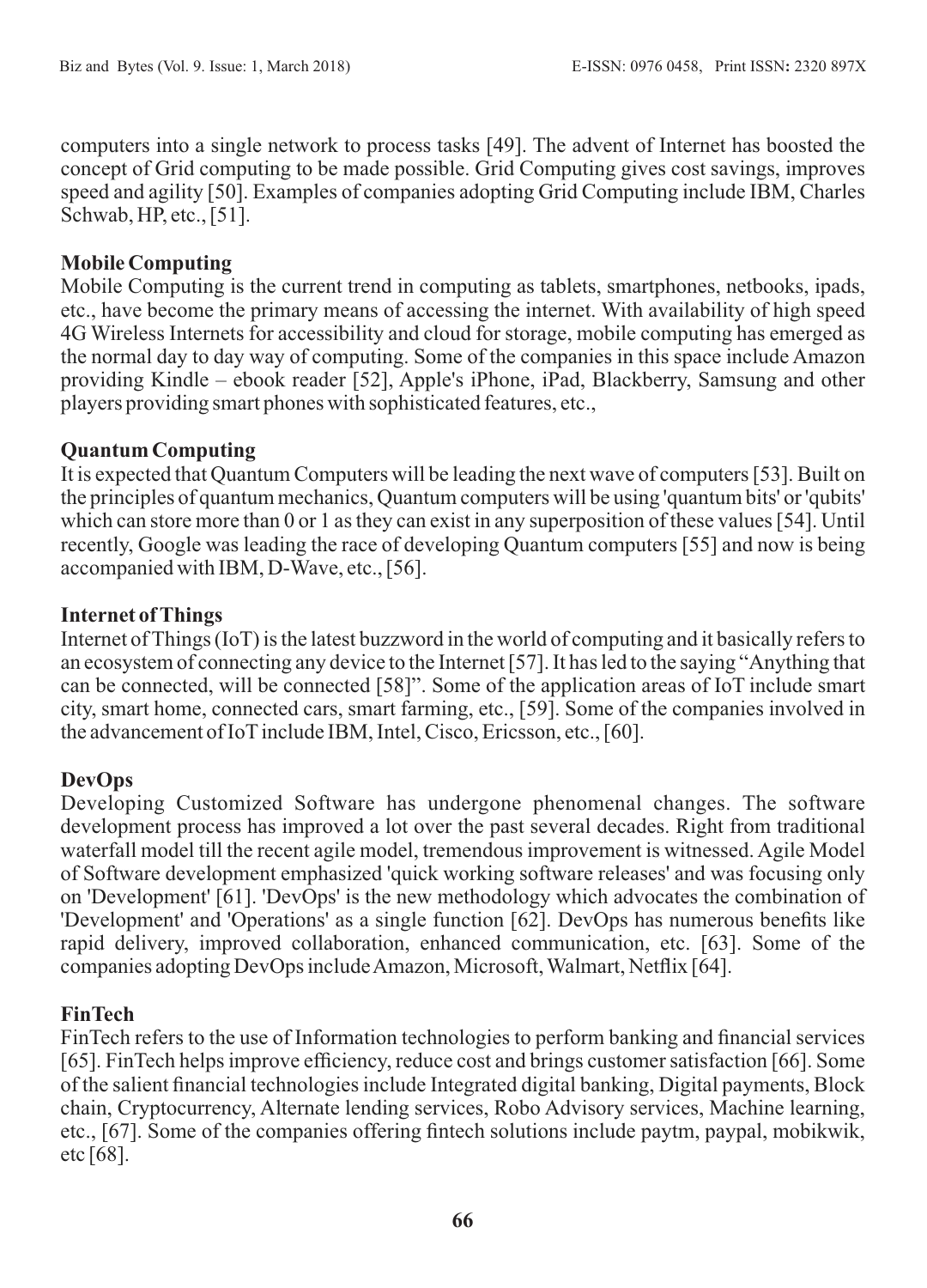# **HR Tech**

Human Resources Technology refers to the automation of human resource function in organizations [69]. The various HR functions include payroll, compensation, talent management, performance management, benefits administration, etc., [70]. Enterprise Software Companies like SAP, Oracle, Microsoft were offering HR Solutions [71]. Specialized HR Tech Vendors like ADP, Ramco, Workday, etc., [72] have emerged now.

### **Fog Computing orEdge Computing**

The credit of creating the term Fog Computing goes to Cisco [73]. Fog Computing or Edge computing is an extension to cloud computing and refers to the decentralized IT Infrastructure in which data, storage and applications are distributed in the most logical, efficient place between the data source and the cloud [74]. The objective of Fog Computing is to minimize the data transported to the cloud for processing, analysis, storage and improve efficiency.

# **ITTrends and Companies Involved – Summary**

| S.No | <b>IT Trends</b>                         | <b>Companies Involved</b>                     |
|------|------------------------------------------|-----------------------------------------------|
| 1.   | Artificial Intelligence                  | Google, IBM, Intel, Google, Microsoft         |
| 2.   | <b>Big Data</b>                          | SAP, Dell, GE                                 |
| 3.   | <b>Business Intelligence</b>             | Tableau, Microsoft, IBM, SAS, Qlik            |
| 4.   | <b>Business Analytics</b>                | Mu Sigma, Fractal Analytics, Global Analytics |
| 5.   | Virtualization                           | VMware, Cisco, MicroFocus                     |
| 6.   | <b>Augmented Reality/Virtual Reality</b> | Samsung, Google, Microsoft, AMD, Nvidia       |
| 7.   | 3D Printing                              | 3D Systems, HP Inc, ProtoLabs, Stratasys      |
| 8.   | Social Media/Digital Marketing           | facebook, twitter, google+, LinkedIn          |
| 9.   | Open Source Software                     | Adobe, Cloudera, facebook. Google             |
| 10.  | <b>Cognitive Computing</b>               | IBM, Google, Facebook Microsoft               |
| 11.  | Cloud Computing                          | Amazon, Microsoft, Salesforce, Google         |
| 12.  | Green Computing                          | Fujitsu, Dell, Symantec, Qualcomm             |
| 13.  | Autonomic Computing                      | IBM, Microsoft and HP                         |
| 14.  | <b>Grid Computing</b>                    | IBM, Charles Schwab, HP                       |
| 15.  | Mobile Computing                         | Amazon, Apple, Blackberry                     |
| 16.  | <b>Quantum Computing</b>                 | Google, IBM, D-Wave                           |
| 17.  | Internet of Things                       | IBM, Intel, Cisco, Ericsson                   |
| 18.  | DevOps                                   | Amazon, Microsoft, Walmart, Netflix           |
| 19.  | FinTech                                  | paytm, paypal, mobikwik                       |
| 20.  | HR Tech                                  | ADP, Ramco, Workday                           |
| 21.  | Fog Computing                            | Cisco                                         |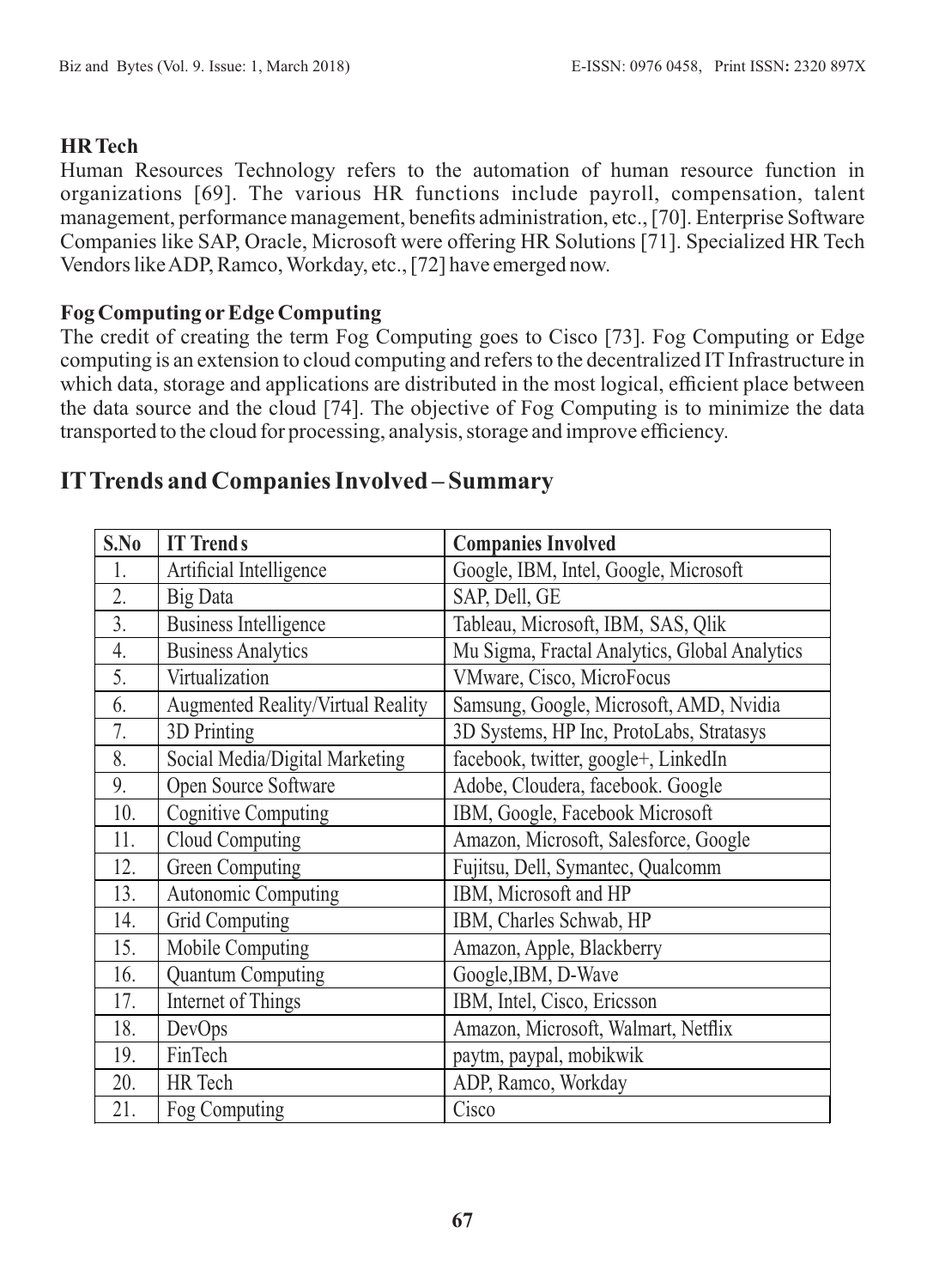# **Conclusion**

For several decades, Information Technologies were helping businesses to improve their efficiency by facilitating collaboration, enhancing decision making and bringing agility. The recent trends in Information technology focuses on reducing expenses made in IT Infrastructure, enhancing user experiences, automating routine tasks, and improving analysis capabilities and also ensure environmental protection. It is predicted that Super Intelligent Artificial Intelligence Systems will be in gouge by 2025 and we should be ready to witness a world of human-machine interaction as a natural phenomenon.

# **References**

- [1] Retrieved from [http://www.independent.co.uk/news/obituaries/john-mccarthy](mailto:ID-geetasonkusare@gmail.com)[computer-scientist-known-as-the-father-of-ai-6255307.html](mailto:ID-geetasonkusare@gmail.com)
- [2] Retrieved from [https://www.youtube.com/watch?v=KvKo9udblEI](mailto:ID-%20rajashree.yalgi@gmail.com)
- [3] Retrieved from [https://www.forbes.com/sites/quora/2017/02/24/what-companies-are](http://socioline.ru/files/5/283/kotler_keller_-_marketing_management_14th_edition.pdf)[winning-the-race-for-artificial-intelligence/#10026b59f5cd](http://socioline.ru/files/5/283/kotler_keller_-_marketing_management_14th_edition.pdf)
- [4] Retrieved from [https://research.google.com/pubs/BrainTeam.html](http://www.iiste.org)
- [5] Retrieved from [https://www-935.ibm.com/services/ai/](http://en.wikipedia.org/wiki/Ramalinga_Raju)
- [6] Retrieved from [https://ai.intel.com/](http://en.wikipedia.org/wiki/2G)
- [7] Retrieved from [https://datafloq.com/read/understanding-sources-big-data](http://corruptionbribery.com/2012/02/22/bribe-paying-countries-china-is-second-worst/)[infographic/338](http://corruptionbribery.com/2012/02/22/bribe-paying-countries-china-is-second-worst/)
- [8] Retrieved from [https://www.gartner.com/it-glossary/big-data](http://articles.latimes.com/2006/oct/05/business/fi-bribe5)
- [9] Retrieved from [https://www.guru99.com/what-is-big-data.html](http://soniajaspal.wordpress.com/2011/06/16/building-an-ethical-work-culture-in-indian-organizations/)
- [10] Retrieved from [http://fortune.com/2014/06/13/these-big-data-companies-are-ones-to](http://www.cebcglobal.org/uploaded_files/Ethical_Business_Practices_in_BRICs.pdf)[watch/](http://www.cebcglobal.org/uploaded_files/Ethical_Business_Practices_in_BRICs.pdf)
- [11] Retrieved from [https://www.betterbuys.com/bi/history-of-business-intelligence/](http://www.kpmg.com)
- [12] Retrieved from [https://financesonline.com/purpose-business-intelligence-business/](http://www.emeraldinsight.com/doi/full/10.1108/CG-01-2013-0004)
- [13] Retrieved from [https://www.stellarconsulting.co.nz/blog/technology/gartner-2018](http://www.forbes.com/sites/stevedenning/2011/07/23/how-do-you-change-an-organizational-culture) [magic-quadrant-analytics-and-bi/](http://www.forbes.com/sites/stevedenning/2011/07/23/how-do-you-change-an-organizational-culture)
- [14] Kenneth C. Laudon, John E. Laudon, 'Management Information Systems Managing the Digital Firm',  $12^{th}$  Edition, 2014
- [15] Retrieved from [https://www.forbes.com/sites/louiscolumbus/2017/12/24/53-of](http://www.emeraldinsight.com/author/Galpin%2C+Timothy)[companies-are-adopting-big-data-analytics/](http://www.emeraldinsight.com/author/Galpin%2C+Timothy)
- [16] Retrieved from [https://www.edvancer.in/15-big-data-and-business-analytics](http://www.emeraldinsight.com/author/Whitttington%2C+J+Lee)[companies-in-india-you-wish-you-worked-for/](http://www.emeraldinsight.com/author/Whitttington%2C+J+Lee)
- [17] Retrieved from [https://www.vmware.com/in/solutions/virtualization.html](https://www.researchgate.net/publication/225723866)
- [18] Retrieved from [https://www.itcentralstation.com/categories/network-virtualization](http://digitalcommons.unl.edu/aglecdiss/31)
- [19] Retrieved from [https://www.vrs.org.uk/virtual-reality/what-is-virtual-reality.html](http://www.emeraldinsight.com/author/White%2C+Peter)
- [20] Retrieved from [http://www.augment.com/blog/virtual-reality-vs-augmented-reality/](https://doi.org/10.1108/14720700910984936)
- [21] Retrieved from [https://www.datamation.com/mobile-wireless/virtual-reality](https://www.statista.com/statistics/284436/india-social-network-penetration/)[companies-top-20-vr-companies-to-watch-2.html](https://www.statista.com/statistics/284436/india-social-network-penetration/)
- [22] Retrieved from [https://blog.dragoninnovation.com/2014/12/30/top-10-benefits-3d](http://www.firstpost.com/tech/news-analysis/according-to-a-survey-indian-youth-hooked-to-social-media-for-information-3684105.html)[printing-salient-technologies/](http://www.firstpost.com/tech/news-analysis/according-to-a-survey-indian-youth-hooked-to-social-media-for-information-3684105.html)
- [23] Retrieved from [https://3dprinting.com/what-is-3d-printing/](https://www.smartinsights.com/social-media-marketing/social-media-strategy/new-global-social-media-research/)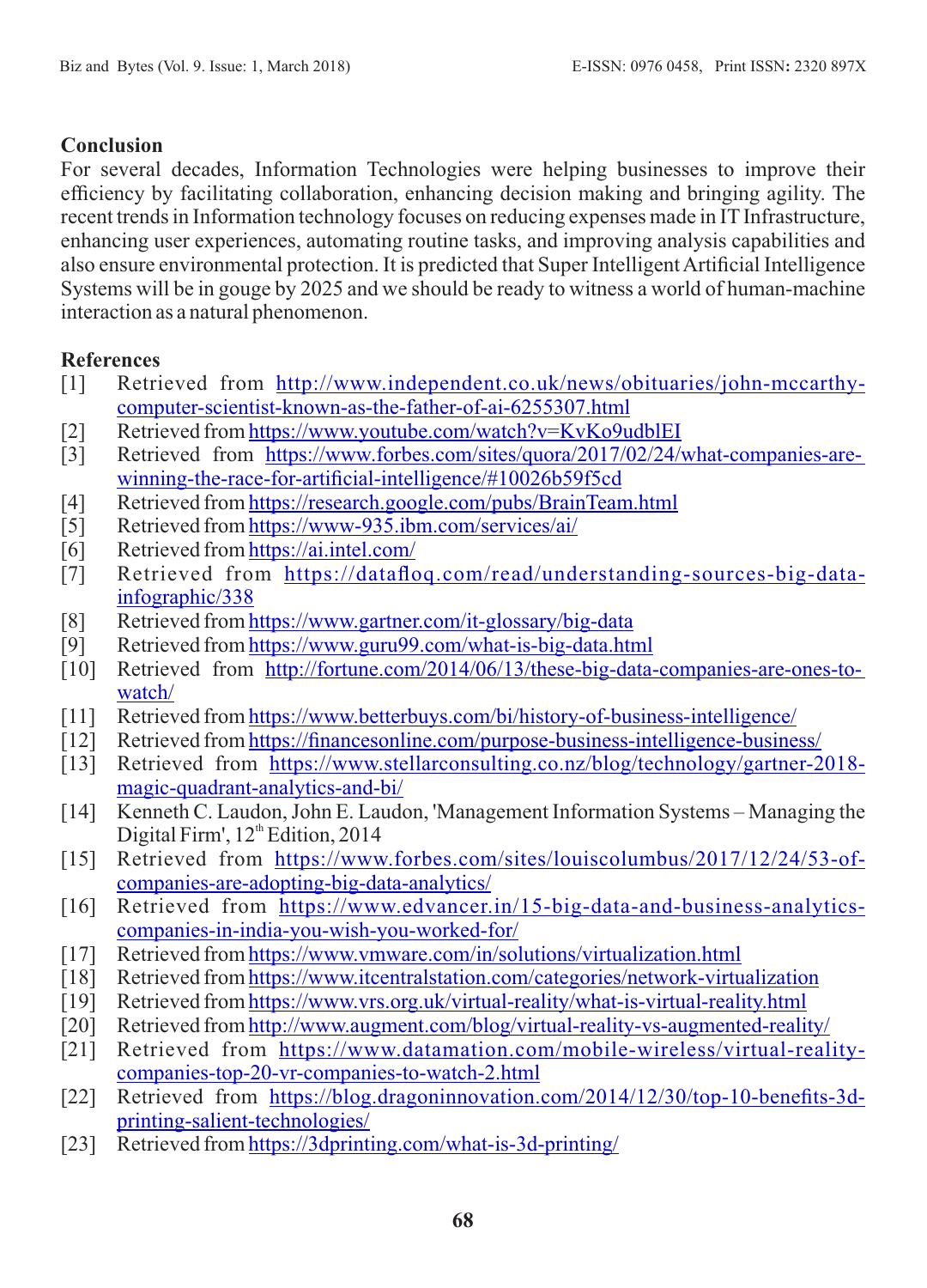- [24] Retrieved from [https://investingnews.com/daily/tech-investing/3d-printing](http://dsim.in/blog/2017/04/21/14-awesome-social-media-facts-statistics-2017/)[investing/top-3d-printing-companies/](http://dsim.in/blog/2017/04/21/14-awesome-social-media-facts-statistics-2017/)
- [25] Retrieved from [http://whatis.techtarget.com/definition/social-media](mailto:radhikasingla592@gmail.com)
- [26] Retrieved from [https://www.impactbnd.com/blog/the-difference-between-facebook](mailto:raskiratkaur@gmail.com)[twitter-linkedin-google-youtube-pinterest](mailto:raskiratkaur@gmail.com)
- [27] Retrieved from [https://opensource.com/resources/what-open-source](https://simple.wikipedia.org/wiki/Teaching)
- [28] Retrieved from [https://opensource.com/resources/what-open-source](https://simple.wikipedia.org/wiki/Teaching)
- [29] Retrieved from [https://opensource.org/community](https://simple.wikipedia.org/wiki/Skill)
- [30] Retrieved from [https://www.datamation.com/open-source/35-top-open-source](https://simple.wikipedia.org/wiki/Knowledge)[companies-1.html](https://simple.wikipedia.org/wiki/Knowledge)
- [31] Retrieved from [https://www.ibm.com/blogs/internet-of-things/iot-cognitive-computing](https://simple.wikipedia.org/wiki/Society)[watson/](https://simple.wikipedia.org/wiki/Society)
- [32] Retrieved from [https://chatbotsmagazine.com/what-is-cognitive-computing-and-why](https://simple.wikipedia.org/wiki/Country)[you-need-to-know-about-it-6bb2282ebef1](https://simple.wikipedia.org/wiki/Country)
- [33] Retrieved from [http://dataconomy.com/2017/01/cognitive-computing-next-level/](https://simple.wikipedia.org/wiki/World)
- [34] Retrieved from [https://www2.deloitte.com/insights/us/en/focus/cognitive](https://simple.wikipedia.org/wiki/Generation)[technologies/artificial-intelligence-in-technology-sector-tmt.html](https://simple.wikipedia.org/wiki/Generation)
- [35] Retrieved from [https://www.nist.gov/programs-projects/nist-cloud-computing](https://simple.wikipedia.org/wiki/Democracy)[program-nccp](https://simple.wikipedia.org/wiki/Democracy)
- [36] Retrieved from [https://azure.microsoft.com/en-in/overview/what-is-cloud-computing/](https://simple.wikipedia.org/wiki/Children)
- [37] Retrieved from [http://www.asigra.com/blog/cloud-types-private-public-and-hybrid](https://simple.wikipedia.org/wiki/Adult)
- [38] Retrieved from [https://www.salesforce.com/what-is-cloud-computing/](https://simple.wikipedia.org/wiki/Citizen)
- [39] Retrieved from [https://www.forbes.com/sites/bobevans1/2017/11/07/the-top-5-cloud](http://www.sciencedirect.com)[computing-vendors-1-microsoft-2-amazon-3-ibm-4-salesforce-5-sap/#679a196f2eb1](http://www.sciencedirect.com)
- [40] Retrieved from [https://www.kbmanage.com/concept/green-computing](http://www.emeraldinsight.com/keyword/Poka+Yoke)
- [41] Retrieved from [http://thefutureofthings.com/3083-green-computing/](http://www.emeraldinsight.com/keyword/Zero+Defects)
- [42] Retrieved from [https://beeindia.gov.in/](http://www.emeraldinsight.com/keyword/Quality+Control)
- [43] Retrieved from [http://www.mait.com/index.html](https://www.simplilearn.com/is-six-sigma-a-zero-defects-standard-article)
- [44] Retrieved from [https://www.computerworld.com/article/2513709/data-center/the-top](https://en.wikipedia.org/wiki/Zero_Defects)[green-it-organizations--green-from-the-ground-up.html](https://en.wikipedia.org/wiki/Zero_Defects)
- [45] Retrieved from [https://www-01.ibm.com/software/info/topic/autonomic.html](https://www.simplilearn.com/concept-of-zero-defects-quality-management-article)
- [46] Retrieved from [https://www.webopedia.com/TERM/A/autonomic\\_computing.html](http://www.referenceforbusiness.com/management/Or-Pr/Poka-Yoke.html)
- [47] Retrieved from [https://www.bbvaopenmind.com/en/what-is-autonomic-computing/](http://www.cartierwomensinitiative.com/docs/Ethiopian_women_entrepreneurs_ILO.pdf)
- [48] Retrieved from https://www.networkworld.com/article/2333242/infrastructuremanagement/ibm--hp--microsoft-discuss-autonomic-computing-strategies.html
- [49] Retrieved from https://www.esds.co.in/kb/what-is-grid-computing/
- [50] Retrieved from https://computer.howstuffworks.com/grid-computing1.htm
- [51] Retrieved from https://www.wired.com/2003/01/grid-computing-good-for-business/
- [52] Retrieved from http://www.expertreviews.co.uk/amazon/amazonkindle/1405008/amazon-kindle-2016-review-the-best-low-cost-ereader-around
- [53] Retrieved from https://www.research.ibm.com/ibm-q/learn/what-is-quantumcomputing/
- [54] Retrieved from http://www.wired.co.uk/article/quantum-computing-explained